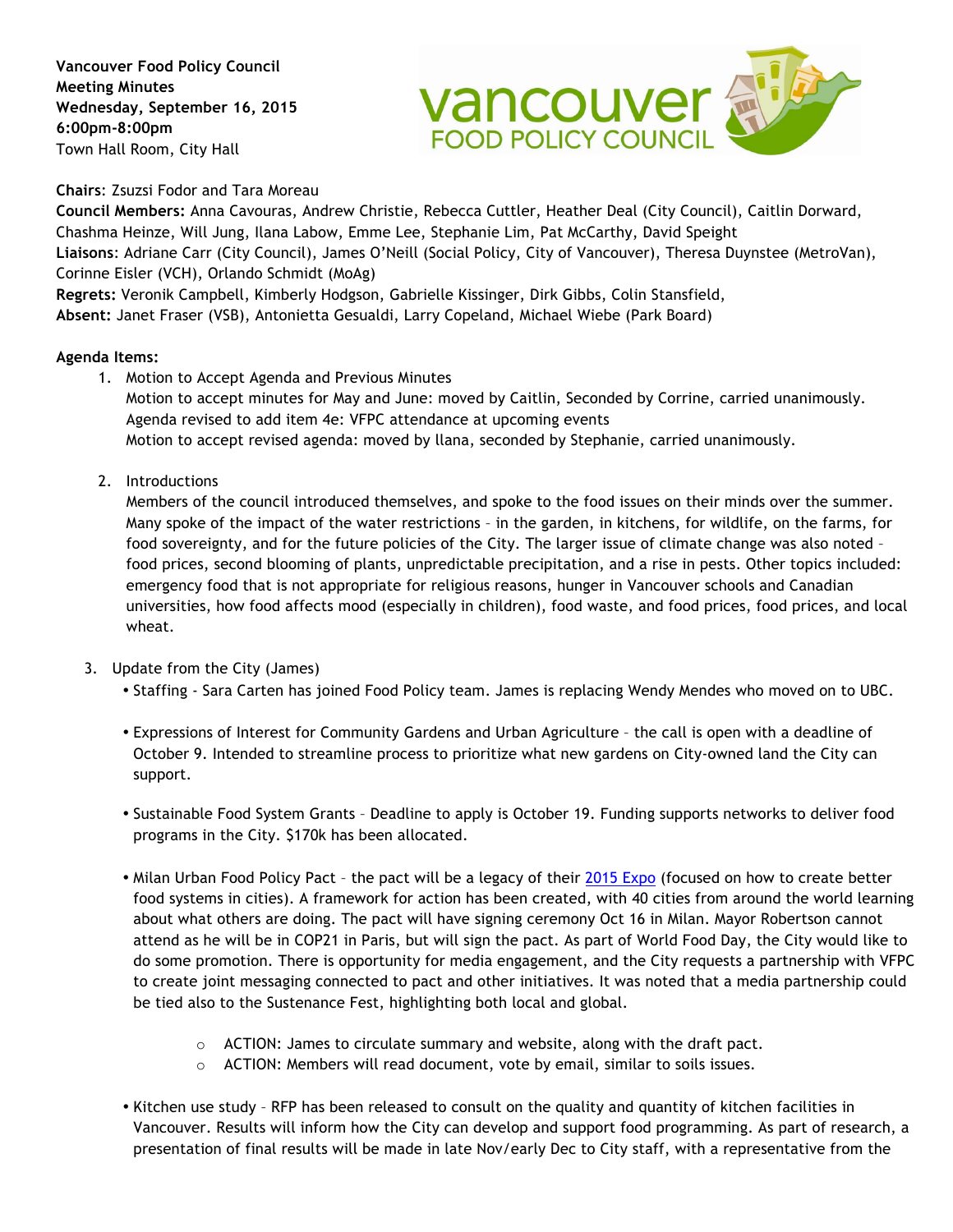FPC. The research will also address if some can take on a more commercial component, and if there is a lack of capacity to run food programs. It was noted that some food trucks have issues accessing kitchens.

- Metro Vancouver Action Plan for Food Strategy James been involved, exploring what municipalities are doing over next 3 years, and opportunities for collaboration. James would like to bring this work to the FPC in part or full in the next month or so, either in person or by email.
- Greenest City Refresh a survey was sent out, and the steering committee is meeting (Tara provides food lens). Slight modifications are being consolidated for next version of GCAP, likely to Council in early November.
- 4. Working Groups Updates
	- GMO Free

A Motion put forward in May 2014 that was deferred to FPC for recommendations. The Motion was brought forward by Counsellor Carr inspired by people working on this provincially, trying for a GE-free BC. A working group formed then dissolved and are now picking this up. The working group worked on definitions, interpretation of motions, and possible actions under the City's jurisdiction. Vancouver has limited power to prohibit the selling or growing of GE crops, except on City-owned land. The City is raising awareness, and issued a proclamation for a GMO awareness week in October 2014. It was suggested that this could be the theme of an upcoming meeting, to attract public and to do a SWOT analysis of the issue.

• False Creek Flats

David – James provided some background reading. Ideas from the consultations were prioritized, and new ideas were added. The group wants to leverage experience from the council, with the outcome of ensuring the City address food security concerns in the area, including food hub. It was noted that the area was filled in in 1913, and could be at risk of liquification or flooding. It was suggested that this also be a theme for a future meeting.

• Soils

Members were asked by staff to review proposed policy changes, to align with the ministry. The working group put together documentation and asked members to vote electronically. Quorum is 11 for voting. It was brought to council, noting that it had been reviewed by FPC who supported the changes, and was approved. Some members thought too much information was provided. Many appreciated the option to defer to the soils working group expertise.

• Process

Endorsement and partnership – document circulate prior to meeting. The VFPC has handled previous requests from community on an ad-hoc basis to date. The working group proposed a logical process with clear criteria for VFPC to say yes or no, recognizing that FPC is in a unique situation to support many community groups and projects due to its status.

It was noted that endorsements have less implications than partnerships, and should be separated. With a quorum of 11 members needed to vote, it was decided that those who do not respond are considered abstentions. Liaisons can provide input, but not vote. An option to 'defer to the Chair of the Endorsement Committee' could be added. Will and Caitlin volunteered to co-chair.

- MOTION: that the FPC accept and endorse the recommendations of the working committee for endorsement process with minor changes. Moved by Pat, second by Ilana, carried unanimously.
- ACTION: Ilana will send to co-chairs for revision.
- Requests to attend external events
	- ACTION: Tara will put together a list of events and send by email.

It was suggested to consider an invite format (with yes/no/decline options). Members were asked to specify if they prefer 'reply' or 'reply all'.